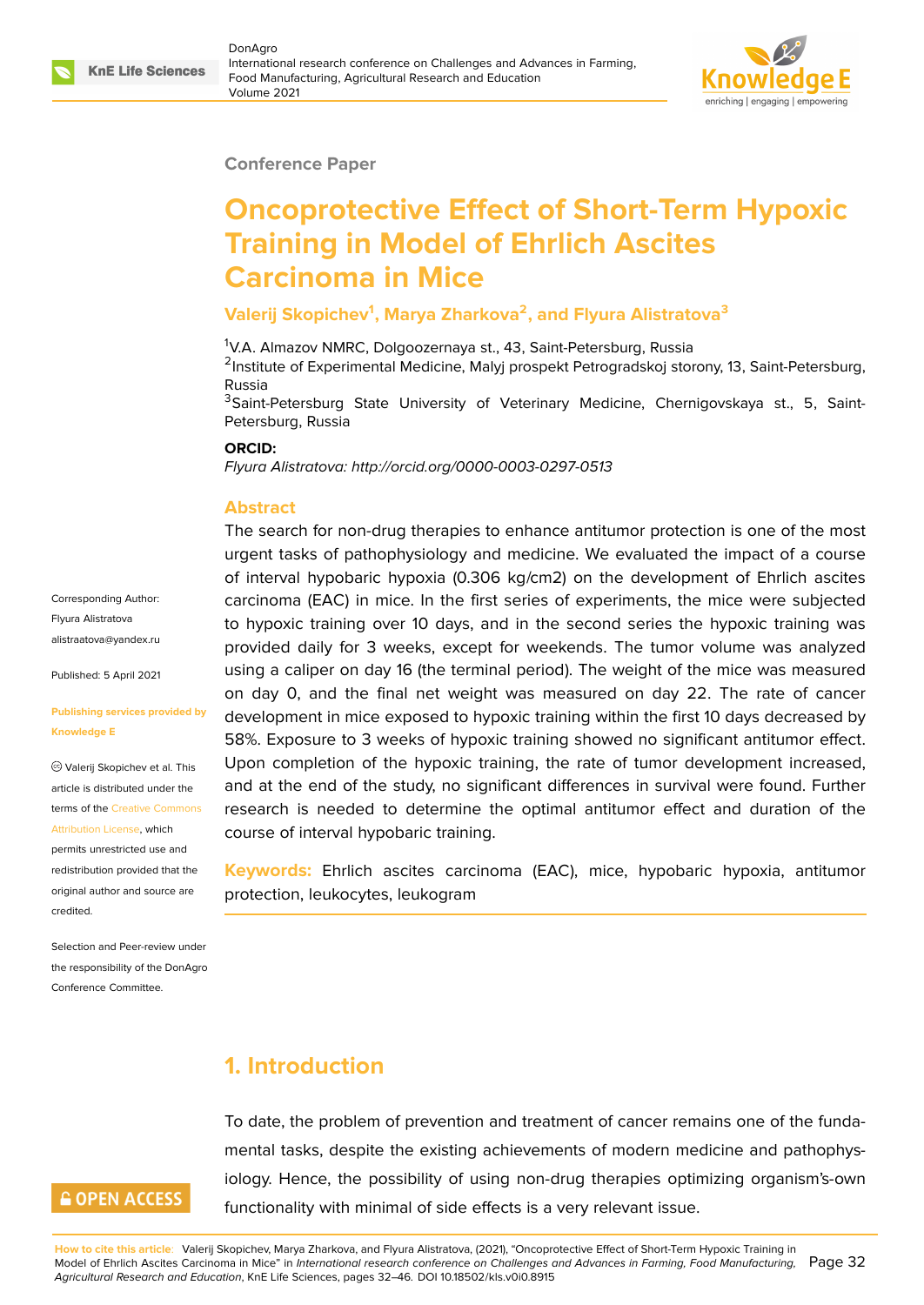The use of pharmacotherapy for the treatment of cancer so far has certain success; there are targeted drugs that have a directional effect and can prevent the further spread of tumor growth factors [1]

There are studies confirming that a significant role in the spread of cancer in the body is assigned to the individual (genetic) predisposition of the species [2].

At the same time, resistance [t](#page-12-0)o the tumor development is mainly attributed to the effectiveness of the antitumor immune protection formed by the genotype. In this regard, it is important to search for physiological methods to stre[ng](#page-12-1)then the factors of antitumor protection. Using an adaptation to hypoxia to stimulate the production of nitric oxide (NO)—a protection factor, synthesized by macrophages, thereby reducing the susceptibility of experimental mice to the development of cancer, is one of such methods [3]

Immunity is not only a system protecting a living organism from external and internal damaging factors, but also a set of mechanisms that can preserve its genetic identity as a whole. Ac[co](#page-12-2)rdingly, the functional capabilities of the immune system largely determine the level of the organism's resistance, its adaptive potential. The blood system and immunocompetent blood cells in particular are one of the leading components of antitumor protection against rapidly developing cancer. However, the ability of white blood cells to implement protective antitumor functions may largely depend on the initial level of resistance of the body [4-5]

At the same time, a malignant tumor can alter the normal functioning of various cells, tissues, and organs. In particular, it affects the implementation of protective functions by the cells of the immune system. The strength of the impact may correlate to the area of the tumor surface and, accordingly, to the duration of its presence within a body. In this regard, it is of great interest to determine the extent to which immunocompetent cells are affected by the tumor under the conditions of non-drug maintenance of antitumor immune defense of the body, and, in particular, what quantitative and qualitative changes occur in their composition [6].

The hypoxic factor effects are associated with physiological changes of various intensity occurring in the body. The latter are associated with the mobilization of various functional systems [t](#page-12-3)hat determine the overall physical capacity and normal functioning of the organism. Compensatory mechanisms of adaptation to hypoxia, which are the basis for improving the functional capabilities of the body, are characterized by quantitative and qualitative changes at different levels of organization and determine the degree of resistance to the effect [7]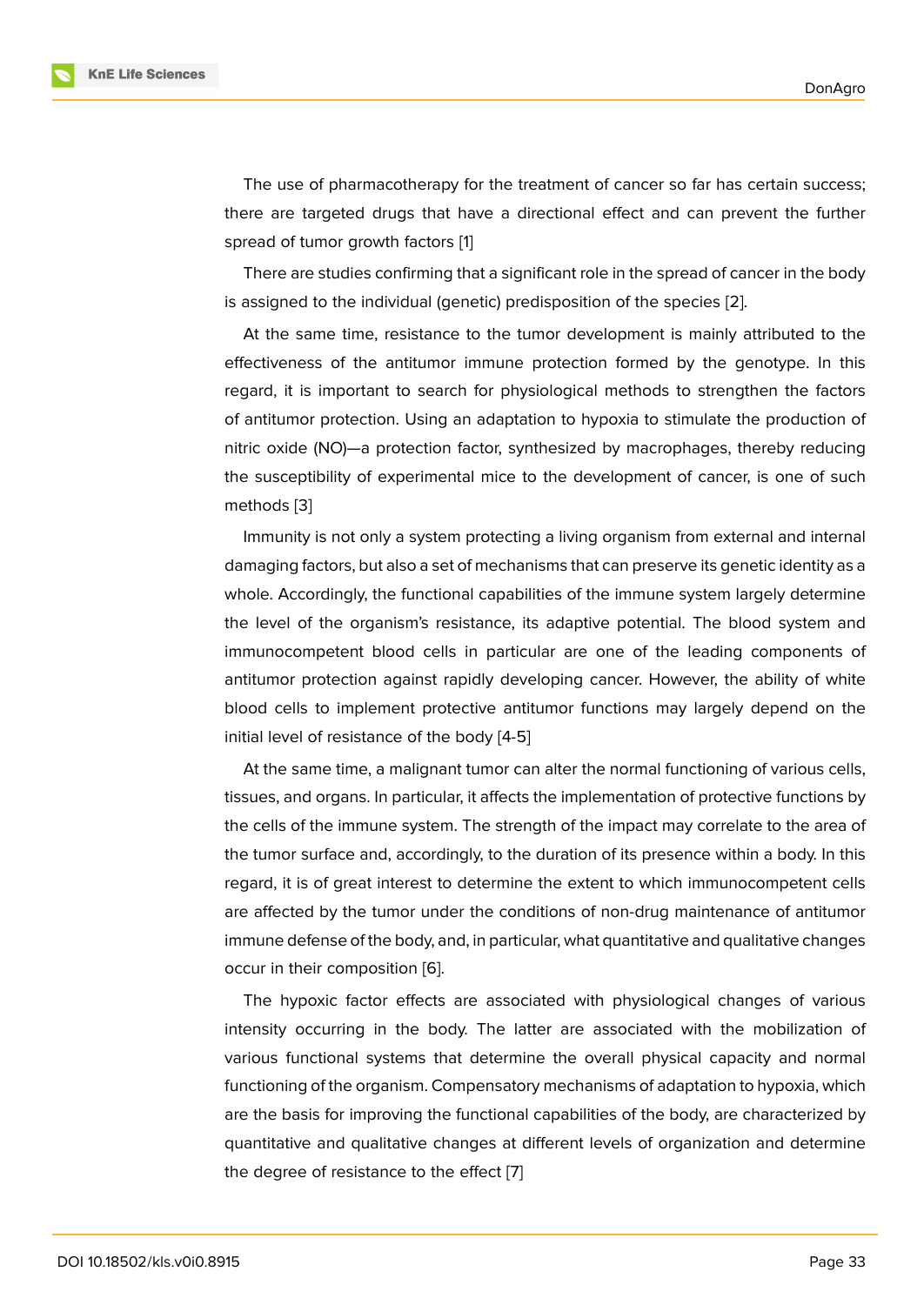**KnE Life Sciences** 



In previously published works, it is stated that drug-free strategies of correcting borderline functional states have a significant advantage over the pharmacotherapy use. Among the advantages of non-drug methods we can note the "purity" (physiological nature) of compensatory and adaptive processes induced in the body, their prolonged duration and strength. Hence, the use of natural, physiological methods as preventive and curative measures contribute to the activation of compensatory mechanisms and increase the body's resistance to negative factors, expand its adaptive capabilities and increase the effectiveness of its functional ability [8-9].

We hypothesized that the use of interval hypobaric training in inter-line F1 male mice hybrids can strengthen antitumor immunity, thereby increasing the resistance of experimental animals to the cancer development, localize the area of tumor growth and prolong the life of cancer-bearing mice. Hence, we needed to conduct an experimental test of this assumption on the example of a highly malignant type of tumor—Ehrlich ascites carcinoma (EAC). The following questions were addressed:

1. To determine the content of white blood cells in the blood of mice after exposure to hypobaric hypoxia and draw up the leukocyte formula.

2. To evaluate the effect of hypobaric hypoxia on the dynamics of changes in tumor volume and body weight of the tumor-injected animals within the framework of a phenomenological model of tumor development.

The study is aimed at the evaluation of the response of leukocytic fraction of blood in mice with Ehrlich ascites carcinoma (EAC), determination of tumor volume, and investigation of the dynamics of body weight of the animals in the experiment

Experimental studies aimed at evaluating the biological effects of hypobaric hypoxia were conducted on adult male F1 mice weighting  $33-35.05 \pm 3.25$  g. Animals were maintained under standard vivarium conditions on a full diet corresponding to the daily nutritional standards for this type of animal, with a standard daily light-dark cycle. Animals were divided into groups by random sampling. The variation in body weight of animals in each group was no more than 10%. At all-time intervals and in each experimental group (control / experiment) at least 10 animals were used [10-11]

Tumor model. Investigations were carried out using transplantable murine Erlich carcinoma. The strain was sustained in the form of ascites carcinoma in inter-line F1 male mice hybrids. For the experiment, Ehrlich carcinoma was transplanted to male mice by subcutaneous injection of  $2 \times 105$  tumor cells in 0.2 ml of suspension into the upper back area, where the hair was previously depilated.

Design of the experiment. Subcutaneous tumor transplantation and hypobaric training. On day 0, male hybrid mice were subcutaneously injected with 0.2 ml of Ehrlich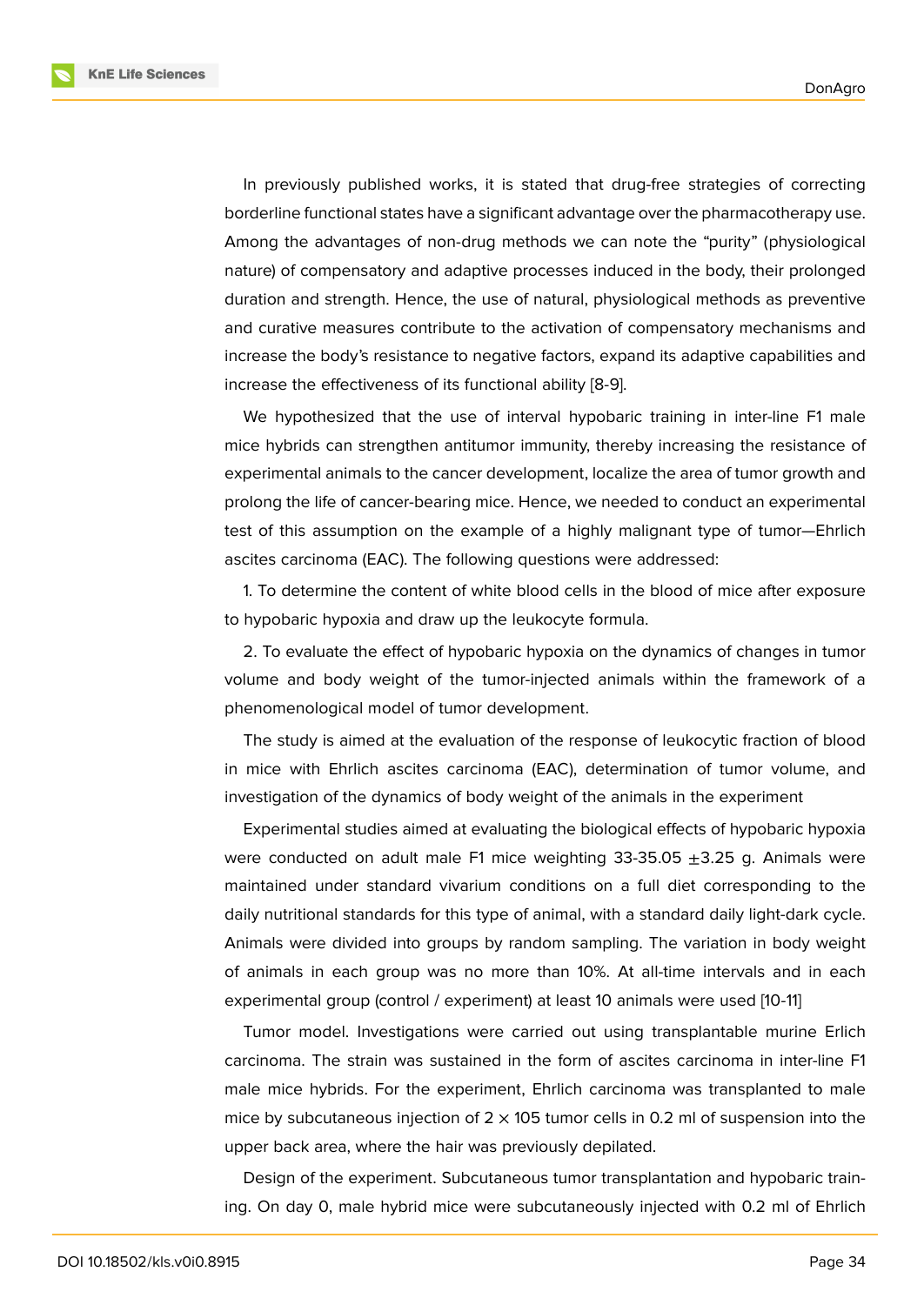**KnE Life Sciences** 

ascites carcinoma cells  $(2 \times 105$  cells) in the upper back region. Mice with a diffuse solid Ehrlich tumor with volume of ∼ 100 mm3 were randomly assigned into two groups: 1) group C—control mice with diffuse solid tumors receiving no treatment of any kind (C; n = 10) 2) mice of the EXP—experimental group with diffuse solid tumors subjected to the daily 60 minutes-long hypobaric hypoxia training (height 3000 m) (EXP,  $n =$ 10). Each experiment involved also an intact group of mice without a tumor ( $n = 8$ ) to establish a baseline for all parameters considered in this study. Hypobaric hypoxia in the experimental chamber was created using a vacuum pump and was  $p = -0.306$ kg/cm2, which corresponds to 3000 m above sea level. Animals of the EXP group were subjected to hypoxia training from the 1st day after the injection of EAC cells, training was repeated daily for the first 10 days of the experiment—in the first series; and for 3 weeks, except weekends—in the second series of the experiment.

#### **1.1. Analysis of the tumor volume.**

The tumor volume was measured using a caliper on day 16 (terminal period) after the injection of Ehrlich ascites carcinoma cells. The collected data were applied to calculate the tumor volume using the following formula: tumor Volume (mm3) = 0.52 AB2, where A is the minor axis and B is the main axis.

### **1.2. Changes in body weight.**

Animals with diffuse solid Ehrlich carcinoma who were subjected to hypobaric hypoxia training and the control group of animals were observed for changes in body weight: (initial body weight was measured on day 0, and final body weight was measured on day 22). The body weight gain was defined as the difference between the initial body weight and the final body weight.

#### **1.3. Modeling of interval hypobaric hypoxia.**

The animals of the control groups were maintained under normal atmospheric pressure. Animals of the experimental groups were exposed to interval hypoxia using a special chamber. The rate of compression and decompression was 0.5 kPa/min.

To create a low pressure, a hypobaric pressure chamber designed for laboratory animals was used (Fig. 01).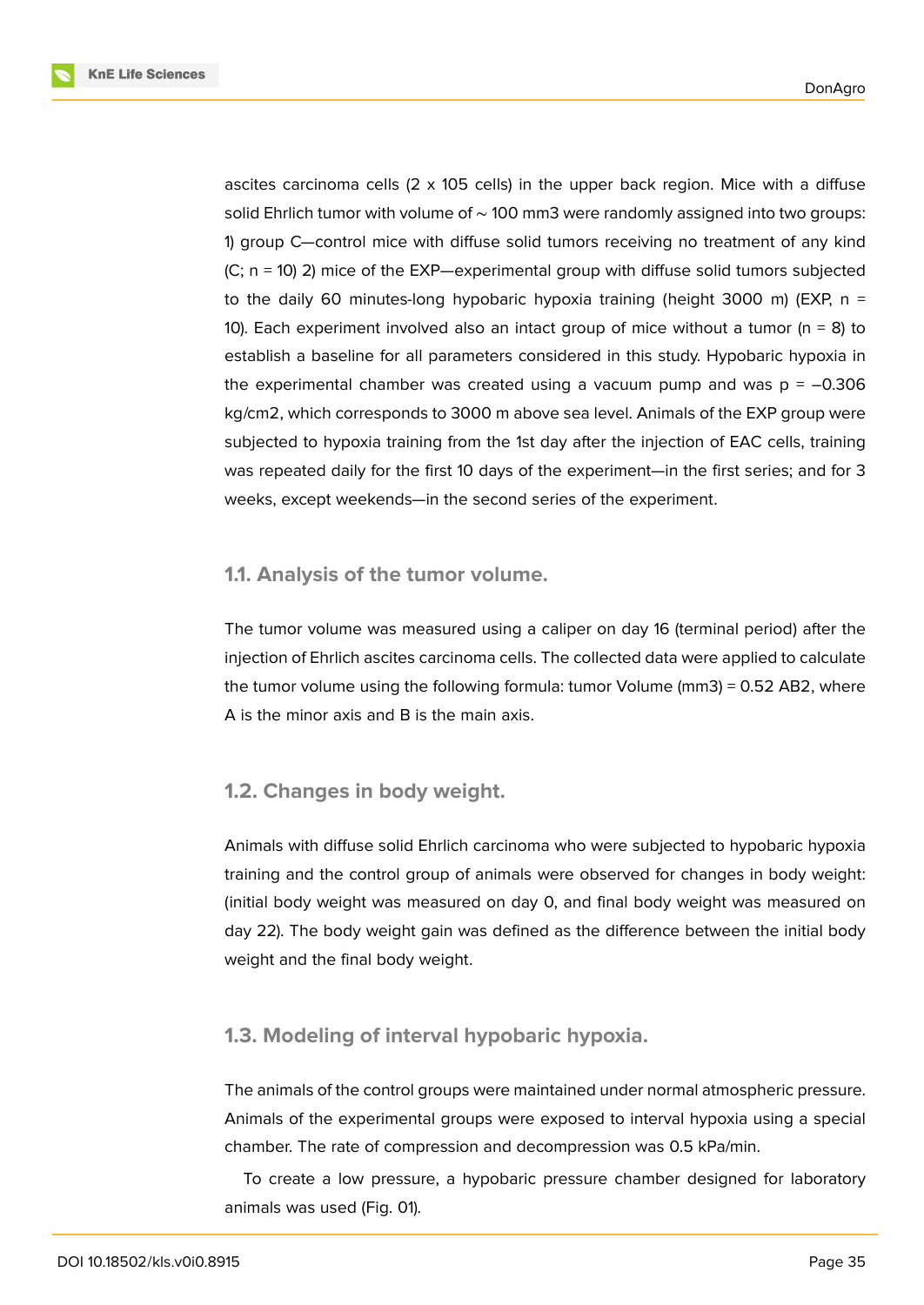

**Figure** 1: A picture of a hypobaric pressure chamber, used for creating a low pressure

The underpressure in the chamber was created using a vacuum pump and was –0.306 kg/cm2, which corresponds to 3000 m above the sea level.

The hypobaric pressure chamber has a hermetically sealed lid, a shut-off valve and two pipes: for connection to a vacuum pump and a vacuum gauge. Before the experiment the cage with the animals (not shown at Fig.01) was placed inside the pressure chamber. The pressure chamber was closed with a sealed lid; then a vacuum pump was turned on to create underpressure conditions. The pressure in the chamber was lowered stepwise: the first stage = height of 1000 m equivalent with underpressure of –0.1 kg/cm2, lasting 180 seconds; the second stage = 2000 m with underpressure of –0.21 kg/cm2 and the same duration; and the last stage = 3000 m height, which corresponds to the underpressure of –0.306 kg/cm2. The level of underpressure was measured by the vacuum gauge. At the end of the hypobaric session, the pressure in the chamber was returned to normal, also stepwise, but in a reverse order, using a shut-off valve.

Blood smears were prepared according to standard procedures. Staining of the prepared smears was carried out using May-Grunwald method, followed by final straining using Romanovsky-Gimze method. White blood cells were counted manually in a counting chamber with a Goryaev grid. The leukocyte formula was derived manually, using 11-key leukocyte counters and a ligh microscope (magnification x 1000) with an immersion lens [14].

Statistical analysis. The blood elements (white blood cells) count and other measured parameters are [giv](#page-13-0)en as Mean  $\pm$  standard error of mean (M $\pm$ m). The data were analyzed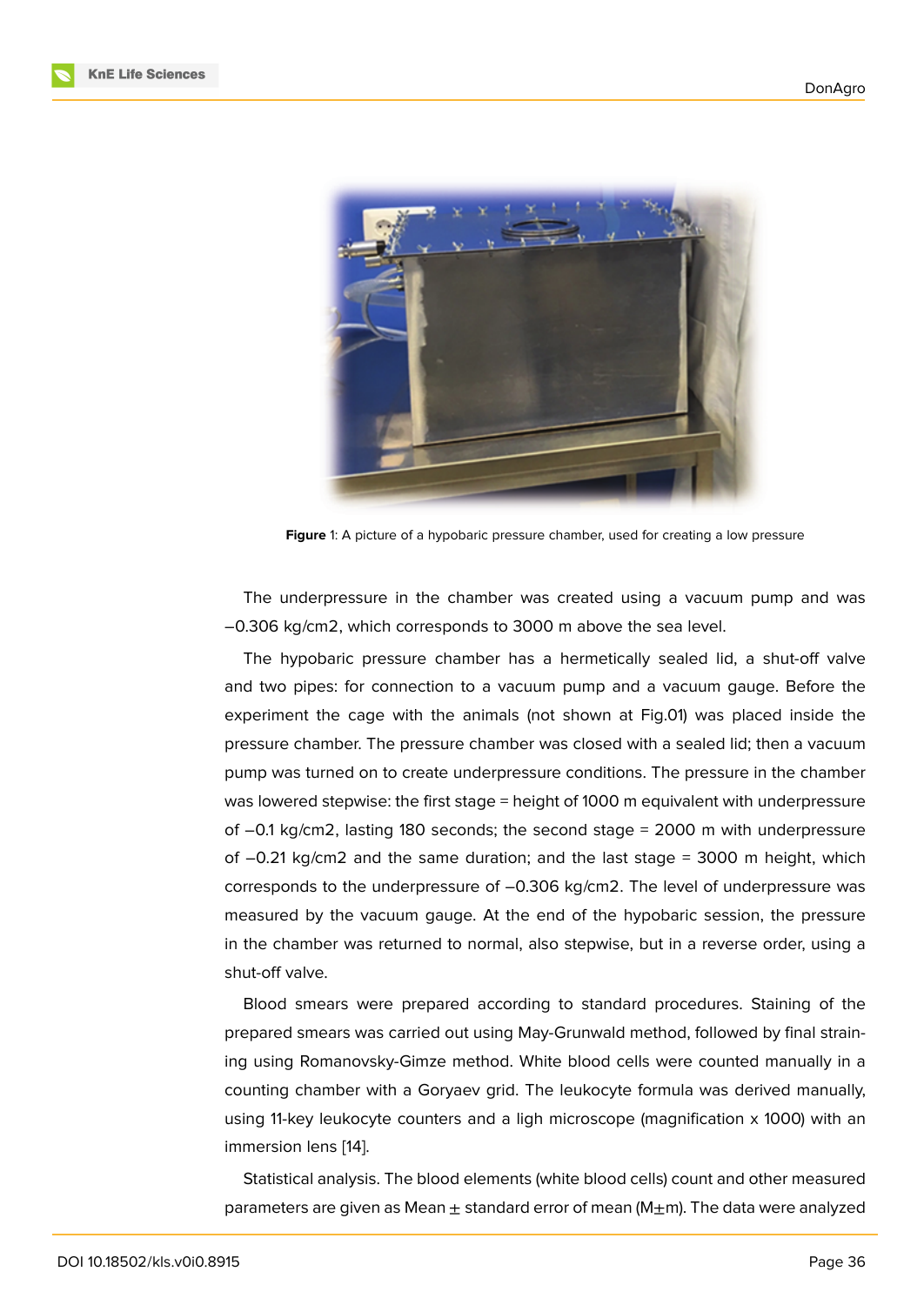using descriptive statistics for a normal distribution. Normality was checked using the Liliefors test. Groups were compared using the Student's T-test. The differences were considered significant at the  $p < 0.05$  level.

### **2. Methods and Equipment**

Experimental studies aimed at evaluating the biological effects of hypobaric hypoxia were conducted on adult male F1 mice weighting  $33-35.05 \pm 3.25$  g. Animals were maintained under standard vivarium conditions on a full diet corresponding to the daily nutritional standards for this type of animal, with a standard daily light-dark cycle. Animals were divided into groups by random sampling. The variation in body weight of animals in each group was no more than 10%. At all-time intervals and in each experimental group (control / experiment) at least 10 animals were used [10-11]

Tumor model. Investigations were carried out using transplantable murine Erlich carcinoma. The strain was sustained in the form of ascites carcinoma in inter-line F1 male mice hybrids. For the experiment, Ehrlich carcinoma was transplanted to male mice by subcutaneous injection of  $2 \times 105$  tumor cells in 0.2 ml of suspension into the upper back area, where the hair was previously depilated [13].

Design of the experiment. Subcutaneous tumor transplantation and hypobaric training. On day 0, male hybrid mice were subcutaneously injected with 0.2 ml of Ehrlich ascites carcinoma cells  $(2 \times 105$  cells) in the upper back [re](#page-13-1)gion. Mice with a diffuse solid Ehrlich tumor with volume of ~ 100 mm3 were randomly assigned into two groups: 1) group C—control mice with diffuse solid tumors receiving no treatment of any kind (C; n = 10) 2) mice of the EXP—experimental group with diffuse solid tumors subjected to the daily 60 minutes-long hypobaric hypoxia training (height 3000 m) (EXP,  $n =$ 10). Each experiment involved also an intact group of mice without a tumor ( $n = 8$ ) to establish a baseline for all parameters considered in this study. Hypobaric hypoxia in the experimental chamber was created using a vacuum pump and was  $p = -0.306$ kg/cm2, which corresponds to 3000 m above sea level. Animals of the EXP group were subjected to hypoxia training from the 1st day after the injection of EAC cells, training was repeated daily for the first 10 days of the experiment—in the first series; and for 3 weeks, except weekends—in the second series of the experiment.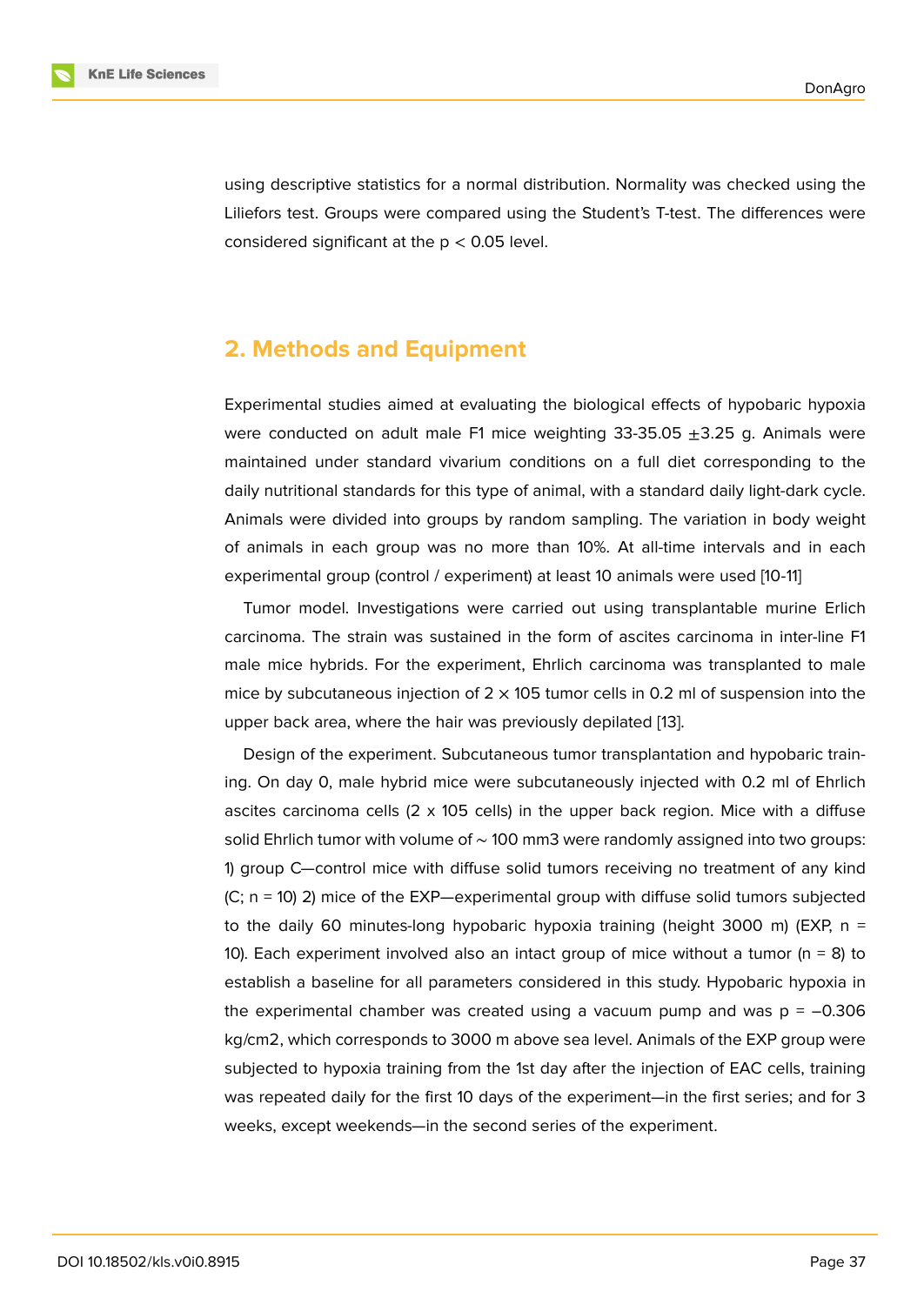

**2.1. Analysis of the tumor volume.**

The tumor volume was measured using a caliper on day 16 (terminal period) after the injection of Ehrlich ascites carcinoma cells. The collected data were applied to calculate the tumor volume using the following formula: tumor Volume (mm3) = 0.52 AB2, where A is the minor axis and B is the main axis.

#### **2.2. Changes in body weight.**

Animals with diffuse solid Ehrlich carcinoma who were subjected to hypobaric hypoxia training and the control group of animals were observed for changes in body weight: (initial body weight was measured on day 0, and final body weight was measured on day 22). The body weight gain was defined as the difference between the initial body weight and the final body weight.

#### **2.3. Modeling of interval hypobaric hypoxia.**

The animals of the control groups were maintained under normal atmospheric pressure. Animals of the experimental groups were exposed to interval hypoxia using a special chamber. The rate of compression and decompression was 0.5 kPa/min.

To create a low pressure, a hypobaric pressure chamber designed for laboratory animals was used (Fig. 01).

The underpressure in the chamber was created using a vacuum pump and was –0.306 kg/cm2, which corresponds to 3000 m above the sea level.

The hypobaric pressure chamber has a hermetically sealed lid, a shut-off valve and two pipes: for connection to a vacuum pump and a vacuum gauge. Before the experiment the cage with the animals (not shown at Fig.01) was placed inside the pressure chamber. The pressure chamber was closed with a sealed lid; then a vacuum pump was turned on to create underpressure conditions. The pressure in the chamber was lowered stepwise: the first stage = height of 1000 m equivalent with underpressure of –0.1 kg/cm2, lasting 180 seconds; the second stage = 2000 m with underpressure of  $-0.21$  kg/cm2 and the same duration; and the last stage = 3000 m height, which corresponds to the underpressure of –0.306 kg/cm2. The level of underpressure was measured by the vacuum gauge. At the end of the hypobaric session, the pressure in the chamber was returned to normal, also stepwise, but in a reverse order, using a shut-off valve.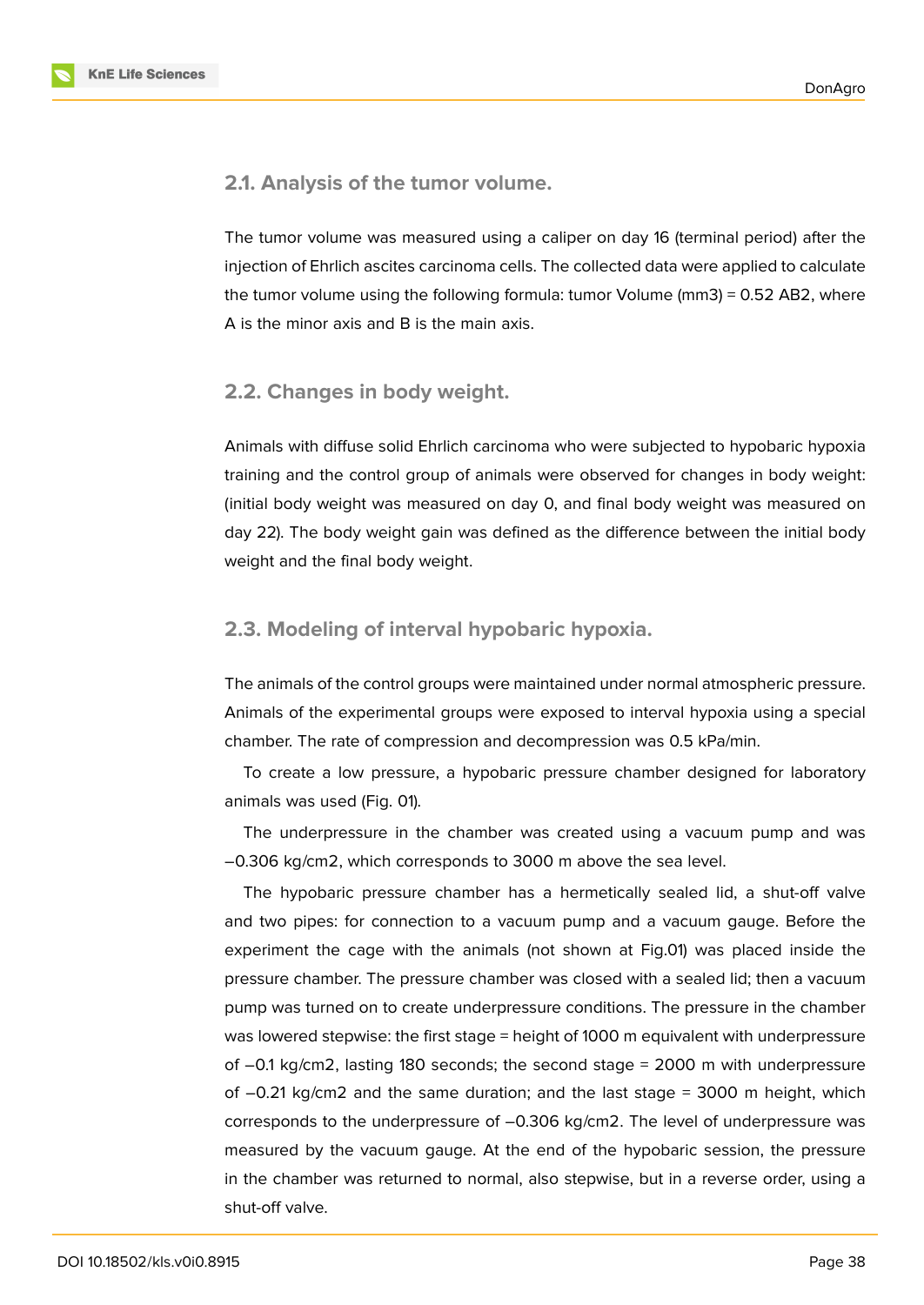Blood smears were prepared according to standard procedures. Staining of the prepared smears was carried out using May-Grunwald method, followed by final straining using Romanovsky-Gimze method. White blood cells were counted manually in a counting chamber with a Goryaev grid. The leukocyte formula was derived manually, using 11-key leukocyte counters and a ligh microscope (magnification x 1000) with an immersion lens [14]

Statistical analysis. The blood elements (white blood cells) count and other measured parameters are given as Mean  $\pm$  standard error of mean (M $\pm$ m). The data were analyzed using descriptiv[e s](#page-13-0)tatistics for a normal distribution. Normality was checked using the Liliefors test. Groups were compared using the Student's T-test. The differences were considered significant at the  $p < 0.05$  level

### **3. Results**

The tumor volume. Figure 2 shows that the use of hypobaric hypoxic training in tumorinjected mice led to a deceleration of tumor development, which became statistically significant as early as day 16 after the start of the therapy. The percentage of differences in tumor volume in mice in [th](#page-7-0)e experimental group  $(1436 \pm 145)$  mm3 and in the control group (without hypoxic training) (3416  $\pm$  144) mm3 reached 57.96% (p < 0.01) (Fig. 02). Such tumor volumes ratio indicates a significant tumor growth regression in mice from the experimental group compared to the control group.



**Figure** 2: Mean tumor volumes in mice from the experimental and control groups measured on day 16 (terminal period).

<span id="page-7-0"></span>Body Weight. Table 1 shows the effect of hypobaric hypoxic training on animal weight, which was studied at the end of the experiment on day 22. Weight gain in mice in the control group was 7.43  $\pm$  0.38 g. Respectively, the weight gain in mice in the hypoxia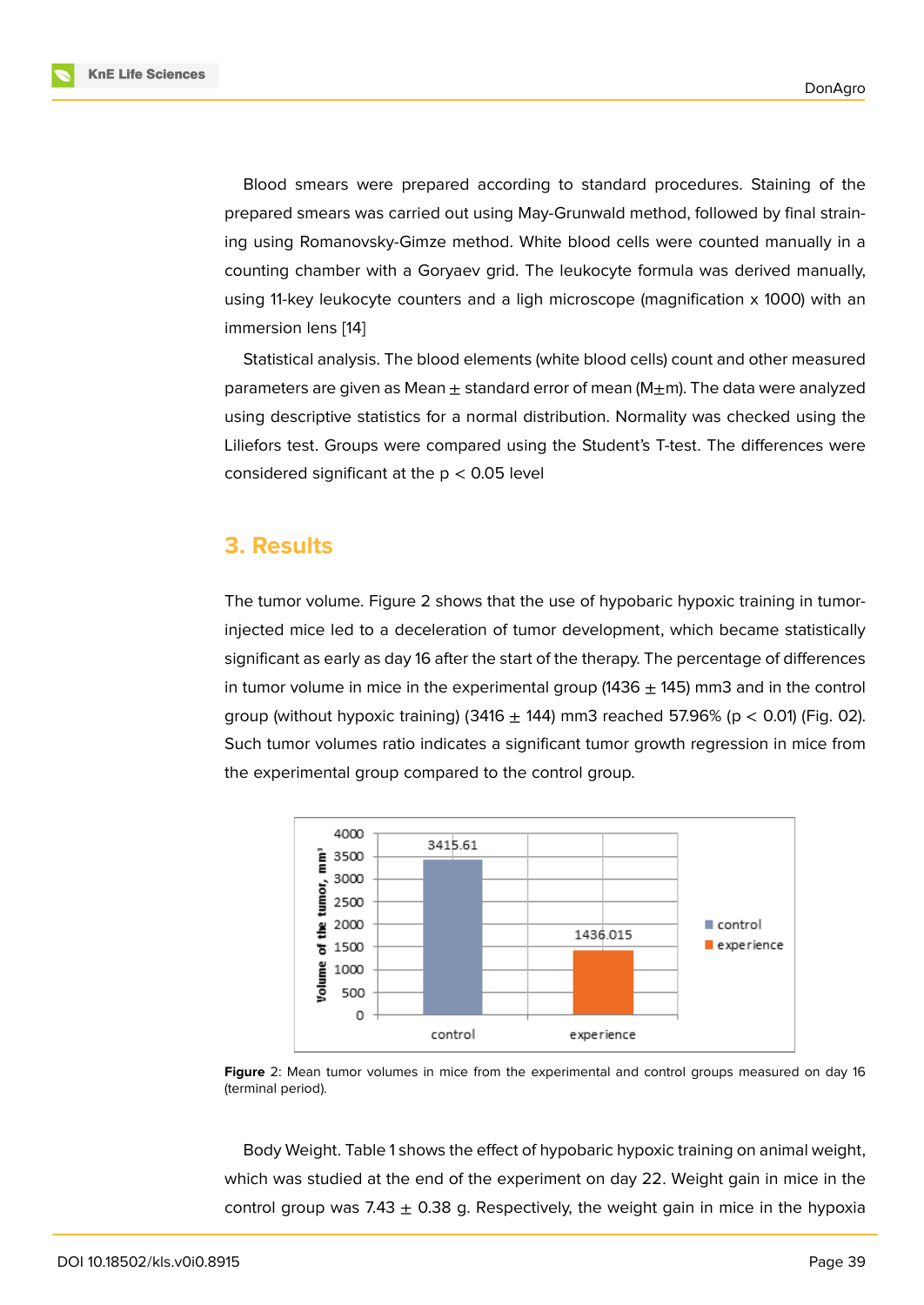group was 8.60  $\pm$  0.45 g, which represents statistically significant changes (p < 0.05). The percentage difference was 13.95% (Tab. 01).

TABLE 1: Dynamics of body weight of mice with a tumor

| <b>Parameter</b>                                                     | <b>Experiment</b> | Control       |
|----------------------------------------------------------------------|-------------------|---------------|
| Initial body weight (g) day 0 (Mean $\pm$<br>standard error of mean) | $35.05 + 3.25$    | $32.7 + 5.07$ |
| Final body weight (g) day 22 (Mean $\pm$<br>standard error of mean)  | $43.65 + 3.57$    | $40.13 + 6.8$ |
| Body weight gain (g)                                                 | $+8.60$           | $+7.43$       |

Effect of hypobaric hypoxia on white blood cells in mice with a tumor.

In the first experiment, on the fifth day the total white blood cell count in the control group of mice was 7.09⋅109/L, in the experimental group it was at the same level and was equal to 7.21⋅109/L. On the tenth day, there was a significant increase in the number of white blood cells in the control group up to 16.59⋅109/L, against 11.67⋅109/L in the experimental group (Fig. 03).



**Figure** 3: Dynamics of white blood cell levels in control and experimental groups of mice, first experiment.

Thus, we observe a significant increase in the number of white blood cells; it was almost 2 times greater in the animals of the control group, compared to the mice of the experimental group. The content of white blood cells in the intact group of mice remained unchanged and was equal to 7.18⋅109/L (Fig. 03).

We analyzed the leukograms in mice on the first day, after a session of hypobaric hypoxia. Previously, it was found that in mice, in particular, in F1 hybrids, the leukogram profile is lymphocytic. But under the conditions of simulated hypoxic exposure the mice of the experimental group showed a leucogram shift to the left. In animals of the control group there were no changes in the leukocyte formula, and the ratio of all types of leukocytes remained within the normative values.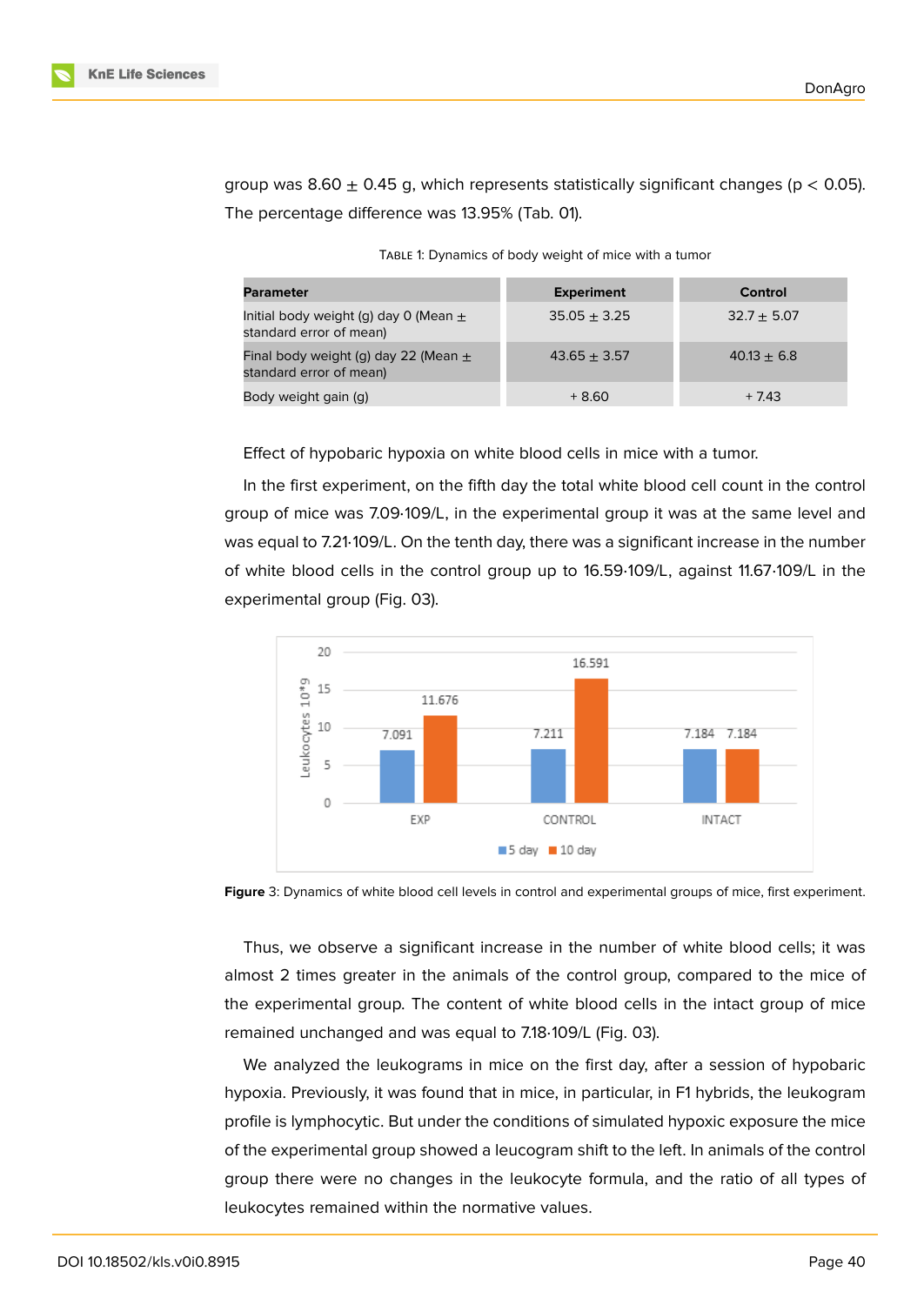

**Figure** 4: Leukocyte formula of the experimental (EXP) and control (C) groups of mice, day 1 of hypoxic training.

Previously, it was found that the occurrence and development of cancer contributes to an increase in the content of neutrophilic white blood cells. The mechanism of tumor-induced neutrophilia has not been fully studied yet. However, the production of polypeptide cytokines belonging to the group of granulocyte-macrophage colonystimulating factors (colony stimulating factor 2 (granulocyte-macrophage), GM-CSF) by tumor cells may be related to the mechanisms of activation of neutrophil secretion by the central hematopoietic organ. Besides, such cytokines as interleukin-1 and interleukin-6, synthesized, similarly, by cancerous tumors, most likely contribute to an increase in the content of neutrophils in the blood. The described neutrophilia can be a "bad" indicator for certain types of cancer: lung cancer, renal carcinoma, and melanoma. In this regard, an increase in neutrophils quantity in some types of tumors is a reason for negative prognosis of the disease. Since in most cases an increased pool of neutrophilic leukocytes in peripheral blood is associated with the inflammatory process induced by an infectious disease or tissues integrity damage, the increase in white blood cells number in the area of the tumor focus is seen as a confirmation of the statement about the significance of inflammation in the process of tumor genesis and the increased expansion of the area of "infection" caused by it [15].

At the same time, contrary to the results reported in most studies, including those we mentioned earlier, an increase in the content of neutrophils in the peripheral blood due to their enhanced elimination from the central org[an](#page-13-2) of hematopoiesis (neutrophilia) can not be considered a negative sign regarding the disease development in all cases. So, for the diagnosis of gastric cancer, the increase in neutrophilic leukocytes is quite contrary interpreted as a favorable prognosis for the course of the disease. This observation may indicate that neutrophils in certain situations can control the dynamics of cancer development. Previously, their "killer" function towards cancer cells was detected both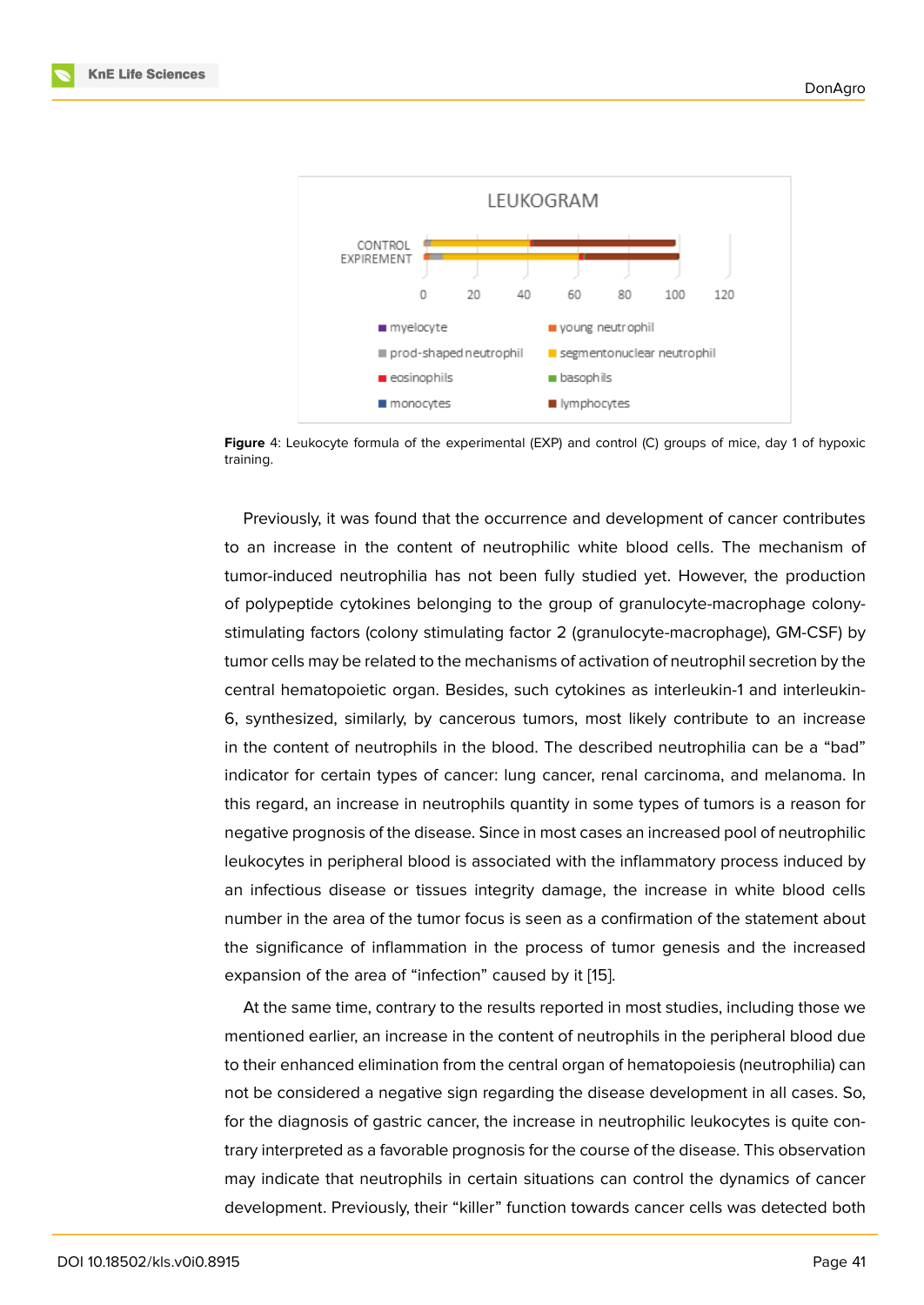in vivo and in vitro. At the same time, a feature of neutrophils of tumor-bearing animals was discovered, which involved an enhanced cytotoxic effect on certain types of tumor cells. Neutrophils obtained from human blood can directly destroy certain types of cancer cells by cytotoxic means. Thus, the influence of neutrophils on the processes of growth and development of the tumor and on the course of the disease has an alternative effect, and therefore further in-depth research is needed to determine the cause of the alternative action [14]





In the second experiment, the study was conducted for 35 days, followed by a natural exit of the animals from the experiment.

On the first day, the animals of the control group showed a tendency to increase the number of white blood cells, while the number of white blood cells in animals of the experimental group, on the contrary, decreased 2 times ( $p \le 0.05$ ). On the eighth day of the experiment, the content of white blood cells in animals of the control and experimental groups equalized. The last blood collection was made on the 35th day; there was no significant difference between the groups, the level of white blood cells showed a tendency to increase (compared to day 8) [16-17].

### **4. Discussion**

In a study on the effect of hypoxia on the dynamics of the development of ascites carcinoma in mice, it was noted that the use of hypoxic training has an antitumor effect and inhibits the growth of Ehrlich ascites carcinoma cells.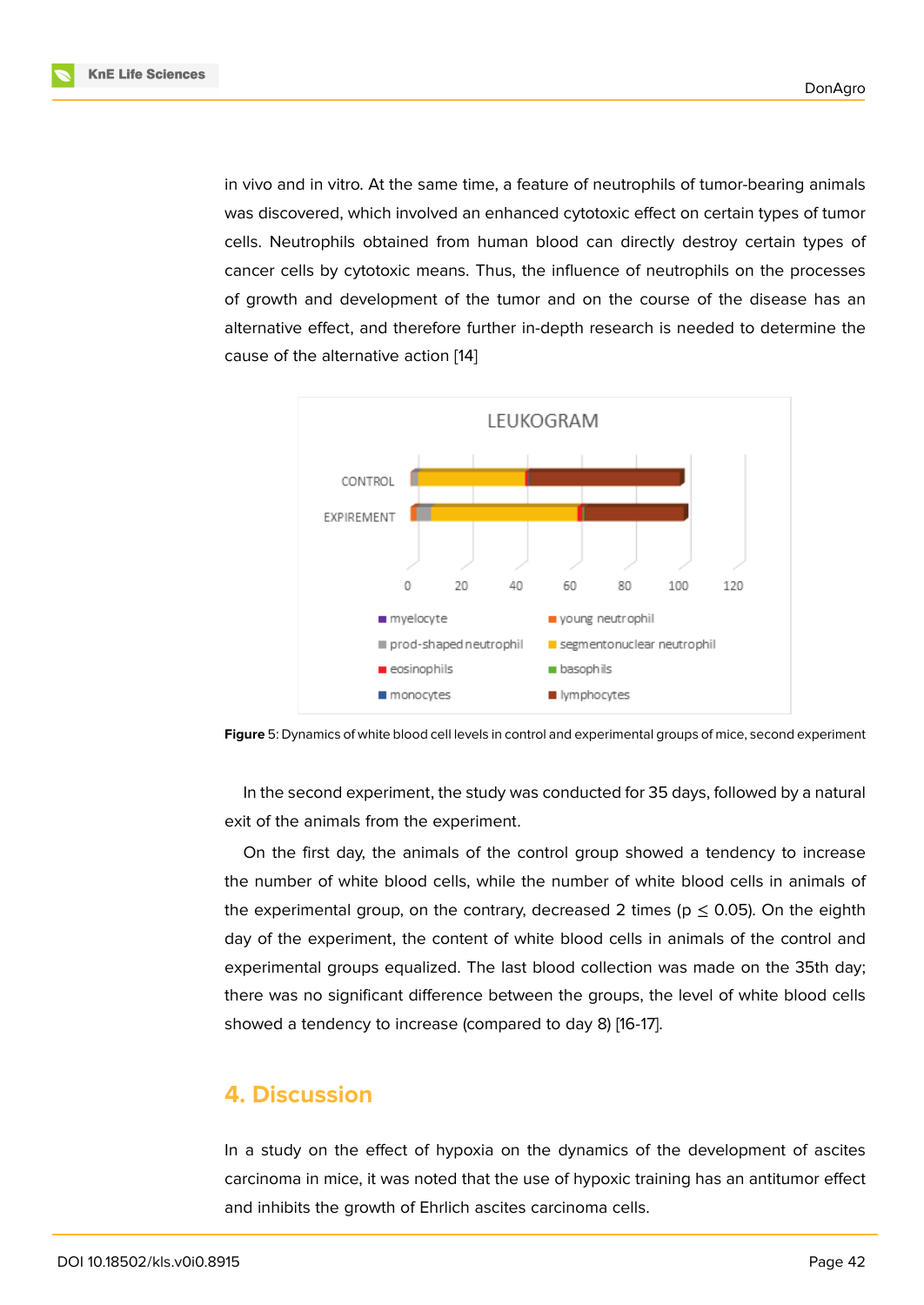The results obtained can most likely be attributed to the influence of hypoxic training on the functioning of the immune system of tumor-bearing animals. There are studies that confirm the improvement of cellular and humoral immunity under such conditions. The content of various classes of white blood cells increases and the synthesis of immunoglobulins activates [18]

Many researchers suggest that conducting sessions of moderate hypobaric hypoxia contributes to triggering immune response; though, the resistance of experimental animals to infectious disea[ses](#page-13-3) remains the same or increases. However, it is believed that the degree and "sign" of developing processes is directly determined by the amount of hypoxic exposure. In previous studies, it was noted that a monthly course of interval hypobaric hypoxia (height 4500 m) contributes to the relief of tuberculosis in white mice and increases the life expectancy of experimental tumor-bearing animals [19]

According to other data, it was noted that a month-long course of preliminary adaptation to hypobaric hypoxia (height 4500 and 7500 m) increases the resistance of the experimental mice to further infection with tuberculosis, due to t[he](#page-13-4) launch of mechanisms of non-specific (anti-infectious) resistance. It was also reported that the average life expectancy of tumor-bearing mice is almost twice as high as the specified parameter in control group 3 [20]

We observed such changes in the first series of experiments using a 10-day course of hypoxic training.

However, the longer 3-wee[k co](#page-14-0)urse of hypobaric hypoxia leads to a pro-tumor effect and activates the growth of ascites carcinoma cells. It is known that with prolonged hypoxia in animals that adapt to "height" the resistance to bacterial and protozoan infections, on the contrary, significantly decreases. There are reliable data that under conditions of prolonged and deep hyperbaric hypoxia, simulating a height of 5000 – 6000 meters, the sensitivity of experimental animals to streptococcal, staphylococcal, pneumococcal, Salmonella infections, typhoid fever, trypanosomes and Plasmodium malariae, pathogens of tularemia and of gas gangrene increases.

### **5. Conclusion**

Thus, the application of the 30-day course of hypoxic exposure did not increase the antitumor properties of the body, which may be attributed to the insufficient oxygen supply of immunocompetent cells and, consequently, to the inhibition of antibody synthesis; though, the question if a direct correlation between the resistance of animals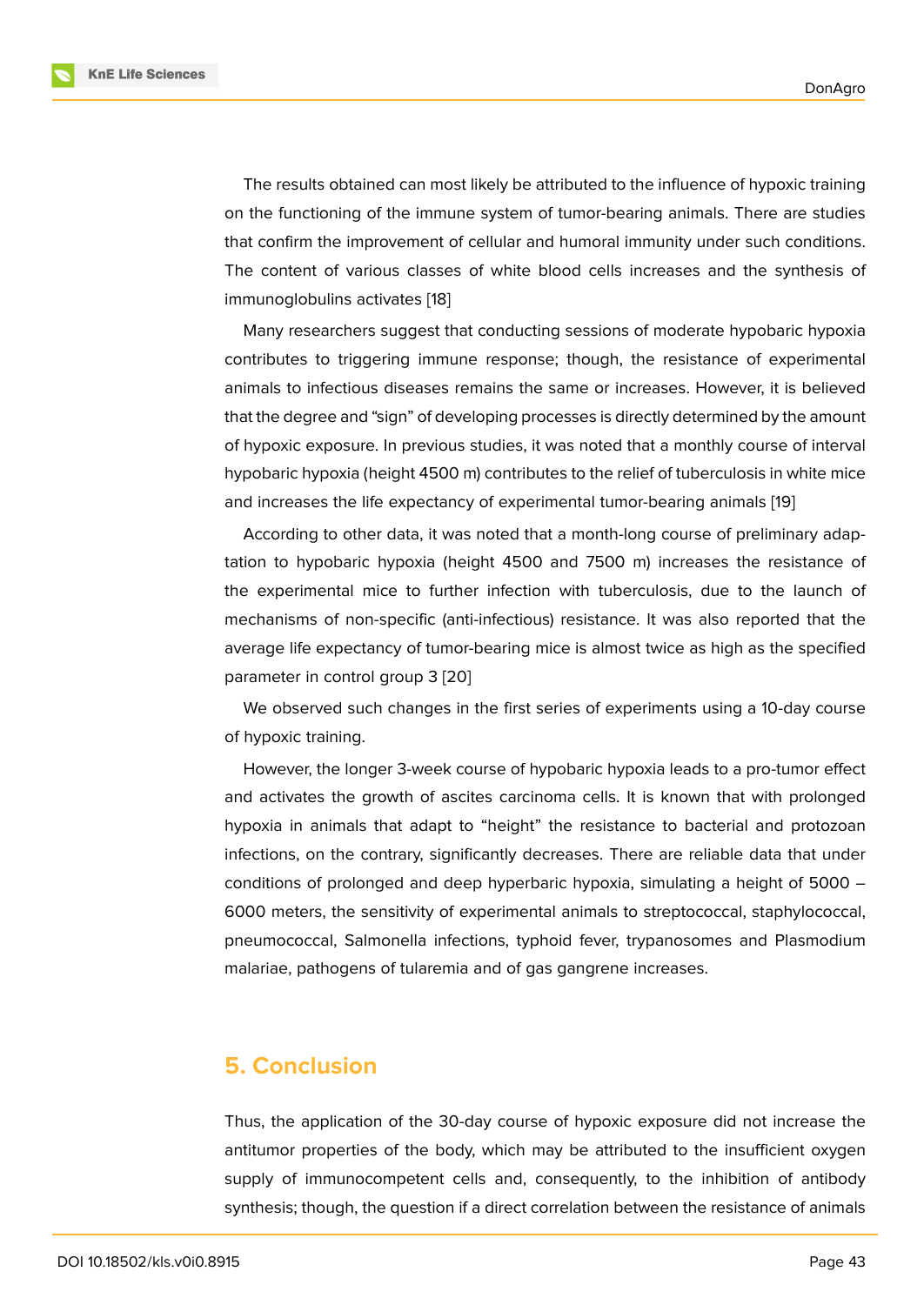

to infection and the content of antibodies really exists have not been fully investigated yet.

This mechanism may be directly related to the shortness of the period of tumor growth inhibition, when at a certain point the inhibition is replaced by the reverse growth of ascites carcinoma cells.

Thus, to clarify the mechanisms and the causes of short duration of the inhibitory effect of interval hypoxic training and to establish optimal conditions for antitumor action of the selected exogenous effect on the body, further in-depth research is necessary.

# **Acknowledgement**

The research was carried out on the equipment Of the center for collective use of Omsk state agrarian University "Agrarian and technological research".

# **Conflict of Interest**

The authors have no conflict of interest to declare.

# **References**

- <span id="page-12-0"></span>[1] Novikov, V. E., Levchenkova, O. S. and Pozhilova, E. V. (2014). The Role of the Mitochondrial ATP-dependent Potassium Channel and its Modules in Cell Adaptation to Hypoxia. *Bulletin SGMA*, vol. 13, issue 2, pp. 48-54.
- <span id="page-12-1"></span>[2] Cybulski, C., Nazarali, S. and Narod. S. A. (2014). Multiple Primary Cancers as a Guide to Heritability. *International Journal of Cancer*. vol. 1135, issue 8, pp. 1756-63.
- <span id="page-12-2"></span>[3] Bakhtina, L. Y., *et al*. (2016). Influence of Preliminary Adaptation to Hypoxia on the Development of Epithelial Carcinoma in Rats of Different Genetic Lines. *Pathogenesis*, vol. 14, issue 1, pp. 62-66.
- [4] Inzhevatkin, E. V., *et al*. (2007). Metabolic Changes in Lymphocytes and Tumor Cells in Mice with Ehrlich Ascites Carcinoma during Tumor Growth. *Bulletin of the Russian Academy of Sciences. Biological Series*, vol. 3, pp. 376-380.
- [5] Lee, A. K., *et al*. (1999). Increased Oxygen Tensions Influence Subset Composition of the Cellular Immune System in Aged Mice. *Cancer-Biother.,* vol. 9, issue 1, pp. 39-54.
- <span id="page-12-3"></span>[6] Kalish, S. V., *et al*. (2015). In Vitro Reprogrammed M1 Macrophages Increase the Lifespan of Mice with Ehrlich Ascites Carcinoma. *Pathogenesis*, vol. 13, issue 1, pp.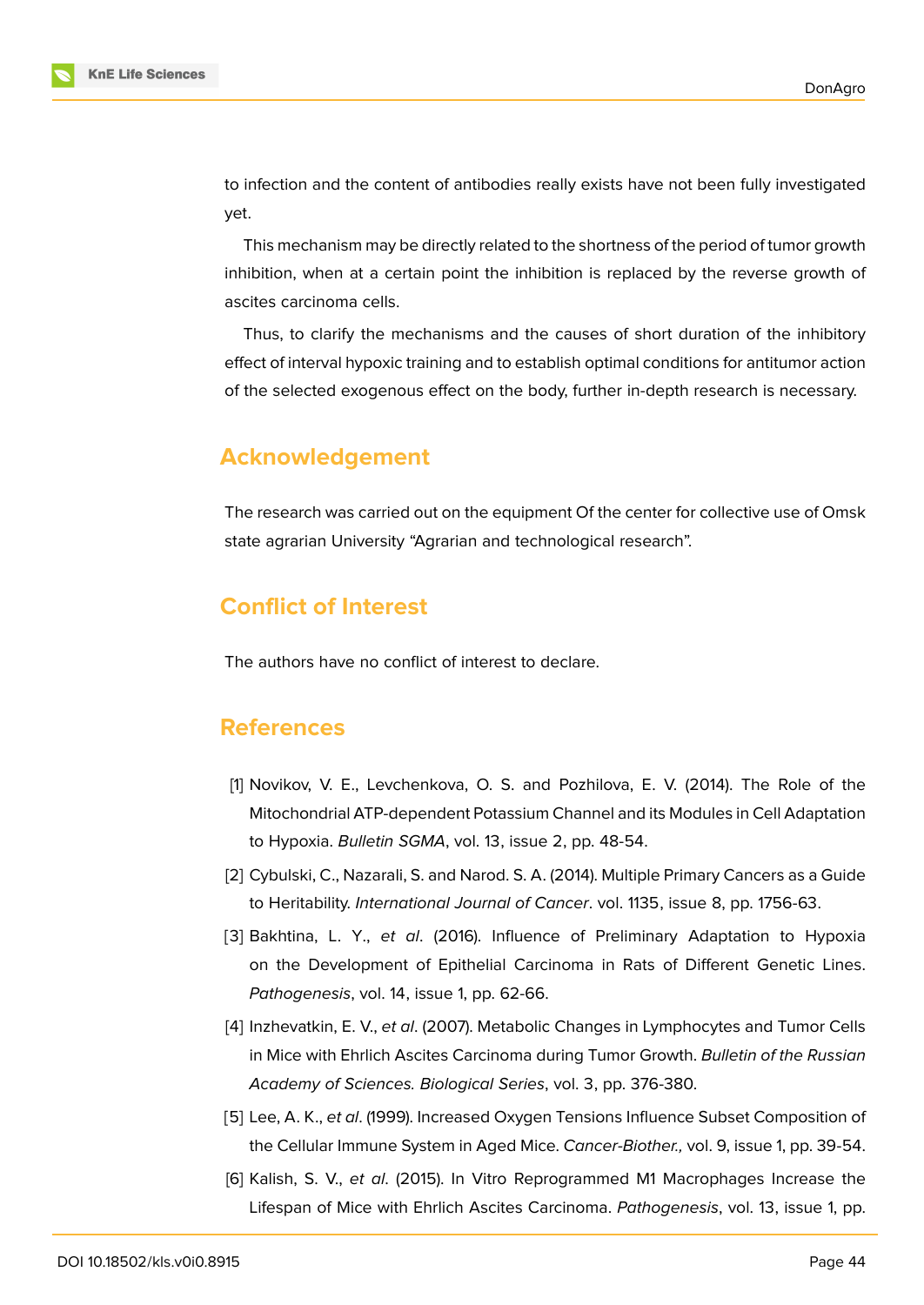

35-42.

- [7] de Bock, K., Mazzone, M. and Carmeliet, P. (2001). Antiangiogenic Therapy, Hypoxia, and Metastasis: Risky Liaisons, or Not? *Nature Reviews Clinical Oncology,* vol. 8, pp. 393-404.
- [8] Bykov, V. N., *et al*. (2017). Prospects for the use of Hypoxic Training for Accelerated Adaptation of Servicemen to Conditions. *Marine Medicine,* vol. 3, issue 4, pp. 7-15.
- [9] Mills, C. D., *et al*. (2014). Macrophage: SHIP of Immunity. *Frontiers in Immunology,* vol. 5, p. 620.
- [10] Kurochkin, A. A., *et al*. (2014). Simulation of the Extrudate Production Process Based on a New Technological Solution. *Niva Povolzhya,* vol. 30, pp. 70-76.
- [11] Toropova, Y. G., *et al*. (2017). Influence of Magnetite Nanoparticles and Colloidal FEMON-SIO2 Particles on the Functional State of the Endothelium after Intravenous Administration to Rats. *Russian Journal of Physiology*, vol. 103, issue 12, pp. 1416- 1424.
- [12] Lochhead, P., *et al*. (2015). Etiologic Field Effect: Reappraisal of the Field Effect Concept in Cancer Predisposition and Progression. *Modern Pathology,* vol. 28, issue 1, pp. 14-29.
- <span id="page-13-1"></span>[13] Gromova, O. A., *et al*. (2018). Adjuvant Therapy with Lignan 7-Hydroxymatairezinol as a Method of Increasing the Oncological Safety of Estrogen Intake. *Effective Pharmacotherapy*, vol. 13, pp. 14-19.
- <span id="page-13-0"></span>[14] Flatland B et al. (2010). ASVCP quality assurance guidelines: control of general analytical factors in veterinary laboratories *Veterinary Clinical Pathology* vol. 3, pp. 264-77
- <span id="page-13-2"></span>[15] Lisyany, N. I. and Lisyany, A. A. (2018). Neutrophils and Oncogenesis. *Clinical Oncology*, vol. 8, issue 29, pp. 40-45.
- [16] Adamyan, L. V., *et al*. (2016). Evaluation of the Oncological Safety of Magnerot on the Model of Lung Carcinoma. *Consilium Medicum*, vol. 18, issue 6, pp. 98-102.
- [17] Millar L.J., et al. (2017). Neonatal hypoxia ischaemia: mechanisms, models, and therapeutic challenges *Front Cell Neurosci*. V. 11, pp. 1-36.
- <span id="page-13-3"></span>[18] Altland, P. D., Highman, B. and Smith, F. (1963). Immune Response in Rabbits Exposed to High Altitude. *International Journal of Infectious Diseases*, vol. 113, issue 3, pp. 228-232.
- <span id="page-13-4"></span>[19] Mantovani, A., Sica, A. and Locati, M. (2006). New Vistas on Macrophage Differentiation and Activation. *European Journal of Immunology*, vol. 37, issue 1, pp. 14-16.